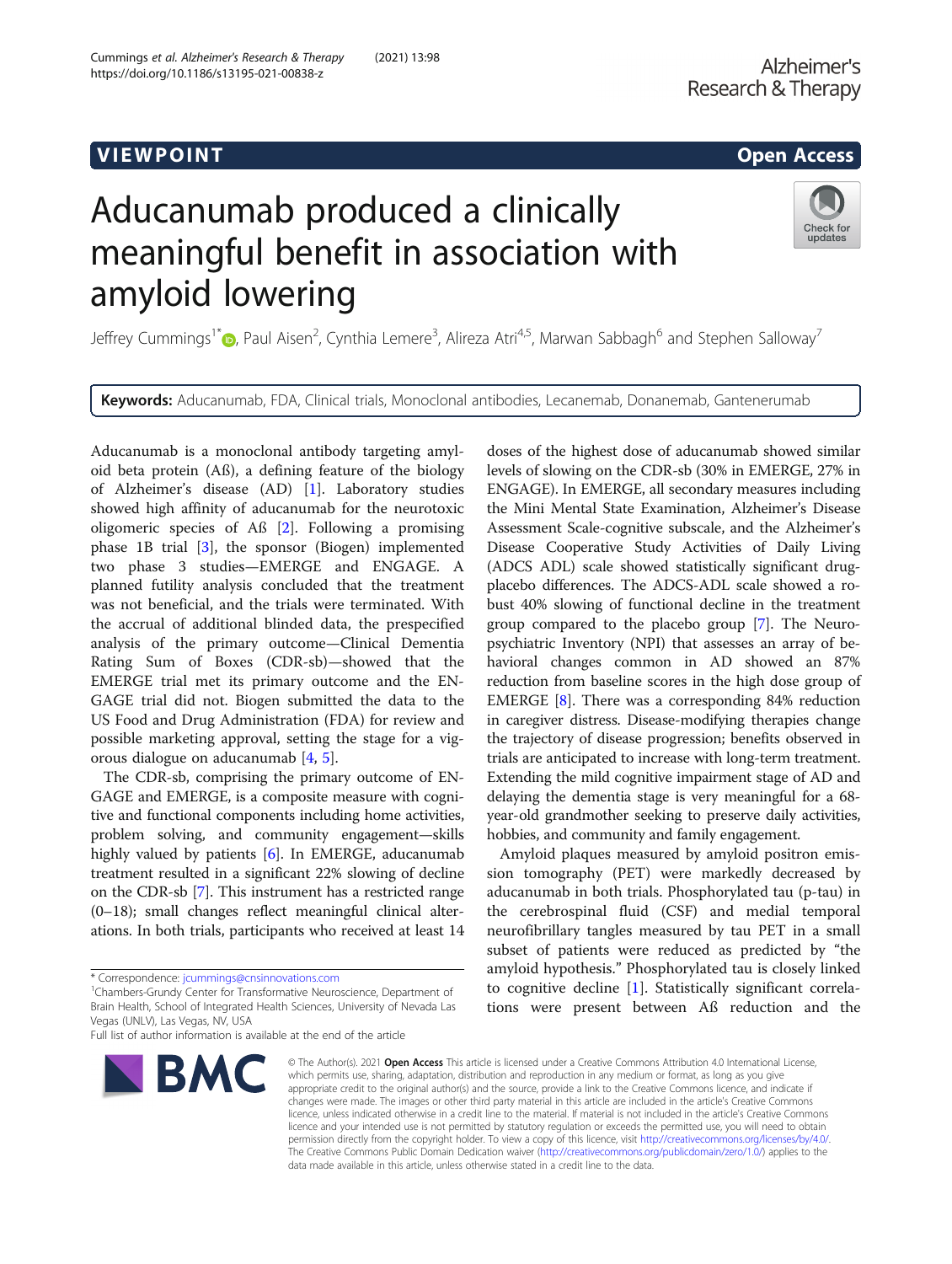clinical outcomes of EMERGE and between Aß reduction and CSF p-tau changes [[8\]](#page-2-0).

An argument marshaled against accepting the EMERGE trial as evidence of efficacy is that previous clinical trials of drugs targeting Aß have been negative [\[4](#page-2-0)]. This view fails to account for recent promising clinical trials specifically involving anti-Aß monoclonal antibodies including lecanemab [\[9\]](#page-2-0), gantenerumab [\[10\]](#page-2-0), and donanemab [[11\]](#page-2-0) and the many learnings that have occurred concerning dose, targeting specific types of Aß, and treating patients earlier in the disease [[12\]](#page-2-0). Doses of monoclonal antibodies have more than quadrupled from those used in previous trials as more evidence has informed exposure requirements, and study populations have shifted toward earlier intervention prior to extensive irreversible neurodegeneration. The recently reported positive donanemab phase 2 trial, linking reduction of brain amyloid with cognitive/functional benefit [\[11](#page-2-0)], provides particularly strong support for the therapeutic approach of aducanumab. In view of these recent findings, EMERGE results can be considered consistent with other similar studies rather than as an anomaly.

Aducanumab and several other monoclonal antibodies are associated with amyloid-related imaging abnormalities (ARIA) thought to represent effusion through the blood-brain barrier (ARIA-E) or hemorrhages (ARIA-H) associated with blood-brain barrier compromise. ARIA-E occurred in 34% and 35.5% of those receiving highdose aducanumab in EMERGE and ENGAGE respectively. Most (80%) ARIA events are without symptoms. When symptoms occur, they include headache, dizziness, visual disturbances, and nausea. ARIA is a manageable side effect of treatment with aducanumab and far less compromising than complications of many routinely used cancer therapies.

Although not directly relevant to determining the efficacy and safety of aducanumab, criticism has been directed at the FDA for working too closely with Biogen in the submission process [\[13\]](#page-2-0). FDA has provided written guidance for regularly scheduled meetings with all sponsors and works closely with sponsors to ensure clear communication regarding trial expectations and outcome interpretations [[14](#page-2-0)]. The FDA decision regarding aducanumab carries great significance for patients with AD and their families; close communication is required to reassure those whose lives could be altered by such a therapy that all due considerations have been observed.

In the EMERGE trial, aducanumab met its primary outcome and had beneficial effects on cognition, function, and behavior. Benefits were observed in ENGAGE participants who were treated with the high dose for longer periods. A decision not to approve aducanumab in spite of these outcomes will adversely affect the field of AD treatment research, discouraging biopharmaceutical companies from investing in this area [\[15](#page-2-0)]. The first treatment of AD, tacrine, had flaws, but it was a breakthrough that demonstrated the possibility of improving cognition in AD and was soon followed by improved and now widely used agents. We anticipate a similar reinvigoration of AD treatment research if aducanumab becomes publicly available.

An FDA Advisory Committee voted to recommend that the Agency not approve aducanumab based on a single positive study  $[4]$  $[4]$ . We believe that the perspective of the panel was too narrow, ignoring important scientific and clinically meaningful considerations. Based on the review of the totality of the data and our extensive experience with AD trials, research, and clinical care of patients and families, we conclude that aducanumab achieves the standard of meaningful efficacy with adequate safety in early AD. We support providing persons with AD, who face a progressive and incurable disease, with the option of making informed choices about their health and lives with respect to a first-generation drug with aducanumab's risk-burden/benefit profile.

# Abbreviations

Aβ: Amyloid beta protein; AD: Alzheimer's disease; ADCS-ADL: Alzheimer's Disease Cooperative Study Activities of Daily Living; ARIA: Amyloid-related imaging abnormalities; ARIA-E: Amyloid-related imaging abnormalities—effusion; ARIA-H: Amyloid-related imaging abnormalities—hemorrhages; CDR-sb: Clinical Dementia Rating Sum of Boxes; CSF: Cerebrospinal fluid; FDA: US Food and Drug Administration; NPI: Neuropsychiatric Inventory; PET: Positron emission tomography; ptau: Phosphorylated tau

#### Acknowledgements

JC and MS have the following research support: NIGMS P20GM109025 and NIA P20AG068053; JC has the following research support: NINDS U01NS093334; NIA R01AG053798 and R35AG71476.

# Authors' contributions

All authors participated in the conceptualization of this paper, participated in its writing, and approved the final manuscript.

# Authors' information

Not applicable.

# Funding

Not applicable.

Availability of data and materials Not applicable.

# Declarations

Ethics approval and consent to participate Not applicable.

# Consent for publication

Not applicable.

#### Competing interests

PA has received research funding from NIA, FNIH, the Alzheimer's Association, Janssen, Lilly, and Eisai and personal fees from Biogen, Merck, Roche, Abbvie, ImmunoBrain Checkpoint, Rainbow Medical, and Shionogi. CL has provided consultation to Acumen Pharmaceutical, Apellis Pharmaceutical, Biogen (ADvance Medical Education International Working Group), Cambridge Healthcare Research, and Cognition Therapeutics. She received in-kind research support from Vivoryon Therapeutics. JC has